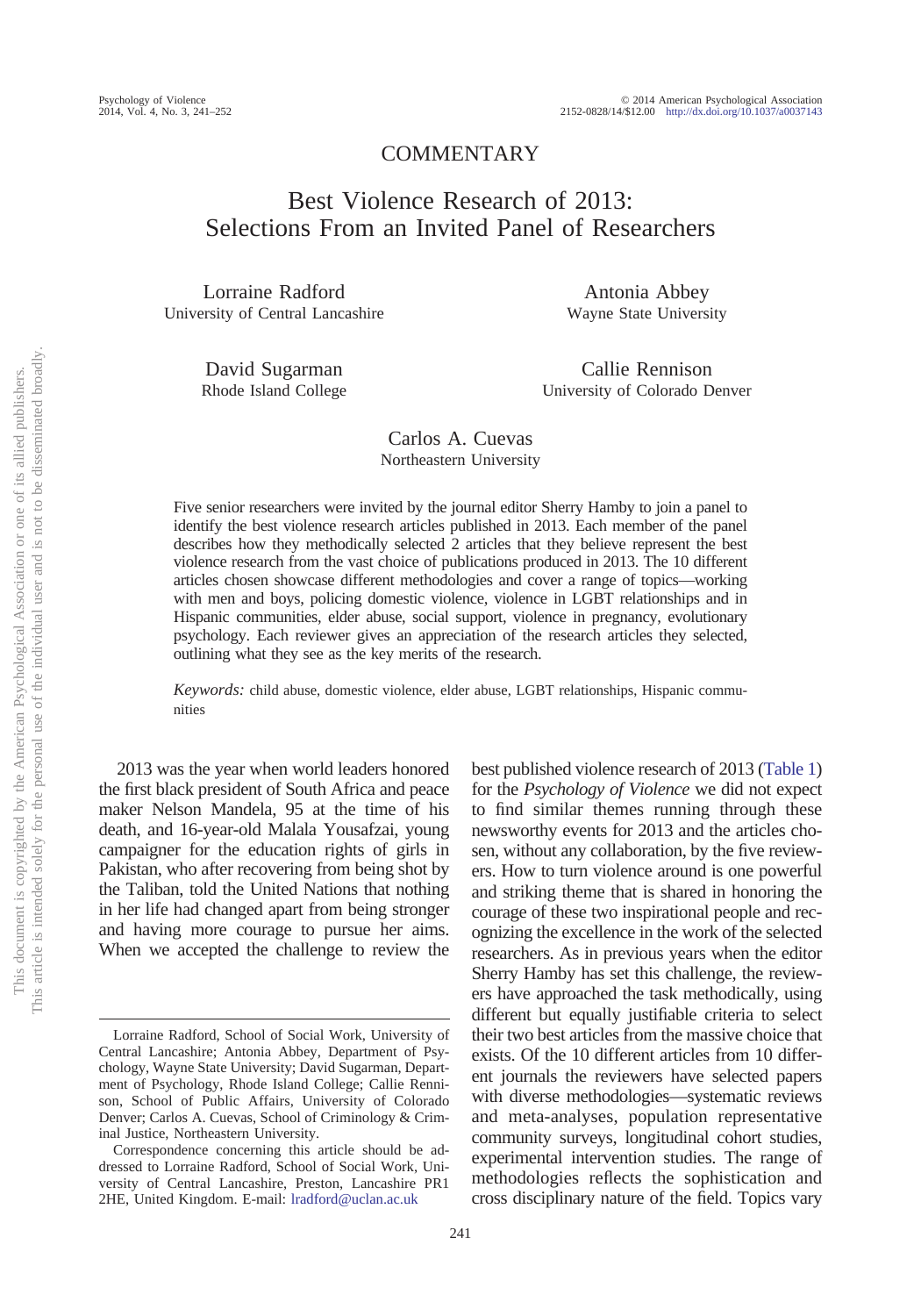<span id="page-1-0"></span>Table 1

*Articles Chosen as Best of 2013 Violence Research by the Psychology of Violence Panel (in Alphabetical Order)*

- Archer, J. (2013). Can evolutionary principles explain patterns of family violence? *Psychological Bulletin, 139,* 403– 440. doi:10.1037/a0029114
- Cummings, A. M., Gonzalez-Guarda, R. M., & Sandoval, M. F. (2013). Intimate partner violence among Hispanics: A review of the literature. *Journal of Family Violence, 28,* 153–171. doi:10.1007/s10896-012-9478-5
- Foshee, V. A., Benefield, T. S., Reyes, H. L. M., Ennett, S. T., Faris, R., Change, L.-Y.,... Suchindran, C. (2013). The peer context and the development of the perpetration of adolescent dating violence. *Journal of Youth and Adolescence, 42,* 471–486. doi:10.1007/s10964-013-9915-7
- Fulu, E., Jewkes, R., Roselli, T., & Garcia-Moreno, C.; on behalf of the UN Multi-country Cross-sectional Study on Men and Violence research team. (2013). Prevalence of and factors associated with male perpetration of intimate partner violence: Findings from the UN Multi-country Cross-sectional Study on Men and Violence in Asia and the Pacific. *Lancet Global Health, 1,* e187–e207. doi:10.1016/S2214-109X(13)70074-3
- Goldberg, N. G., & Meyer, I. H. (2013). Sexual orientation disparities in history of intimate partner violence: Results from the California health interview survey. *Journal of Interpersonal Violence, 28,* 1109–1118. doi:10.1177/ 0886260512459384
- Hernandez-Tejada, M. A., Amstadter, A., Muzzy, W., & Acierno, R. (2013). The national elder mistreatment study: Race and ethnicity findings. *Journal of Elder Abuse & Neglect, 25,* 281–293. doi:10.1080/08946566.2013.770305
- James, L., Brody, D., & Hamilton, Z. (2013). Risk factors for domestic violence during pregnancy: A meta-analytic review. *Violence and Victims, 28,* 359–380. doi:10.1891/0886-6708.VV-D-12-00034
- Sherman, L., & Harris, H. (2013). Increased homicide victimization of suspects arrested for domestic assault: A 23-year follow-up of the Milwaukee Domestic Violence Experiment (MilDVE). *Journal of Experimental Criminology, 9,* 491–514. doi:10.1007/s11292-013-9193-0
- Sperry, D., & Spatz Widom, C. (2013). Child abuse and neglect, social support, and psychopathology in adulthood: A prospective investigation. *Child Abuse & Neglect, 37,* 415–425. doi:10.1016/j.chiabu.2013.02.006
- Zwaan, M., Dijkstra, J. K., & Veenstra, R. (2013). Status hierarchy, attractiveness hierarchy and sex ratio: Three contextual factors explaining the status-aggression link among adolescents. *International Journal of Behavioral Development, 37,* 211–221. doi:10.1177/0165025412471018

from men and boys who are intimate partner abuse perpetrators, to violence in LGBT relationships, abuse of elders, policing domestic violence, social support and child maltreatment, domestic violence in pregnancy, abuse in Hispanic communities in the United States, and evolutionary psychology as an explanatory framework for partner violence and child abuse. Common themes that link these together include the diversity of experiences of violence among different groups of the population and across different cultures and countries, using knowledge to inform action, especially violence prevention, and related to this, gaining a better understanding of the range of risks and protective factors.

We have learned a lot from taking part in this exercise. Although the choices made here will inevitably be influenced by our subjective interests, We think the chosen papers are a pretty good indication of some of the very best research within the field.

#### **Lorraine Radford**

**Professor of Social Policy & Social Work, School of Social Work, University of Central Lancashire, Preston, UK**

## **Co-Director of Connect: Centre for International Research on Interpersonal Violence**

A very quick search of the PsycInfo database for 2013 using the term 'violence' found 3,199 articles in English language peer reviewed journals. A cross search of other databases covering this wide and multidisciplinary field would have added many more. My methodology for selecting the two best for 2013 from this vast choice was inevitably going to be subjective and highly idiosyncratic. I used what I had already—from two research reviews conducted with colleagues over the past year; from regular alerts such as the Sexual Violence Research Initiative Listserv (details at [svri@mrc.ac.za\)](mailto:svri@mrc.ac.za) and Stanford university Abuse Research alerts (details at *[http://](http://abuseresearch.info) [abuseresearch.info](http://abuseresearch.info)*) – supplemented by a search of key violence research journals, including *Psychology of Violence*, *Journal of Family Violence*, *Child Abuse and Neglect*, *Child Abuse Review*, and *Violence and Victims*. From this interesting but humbling experience I have selected my top two articles of 2013 on the following criteria: they are based on excellent research, they address research questions that have exercised the research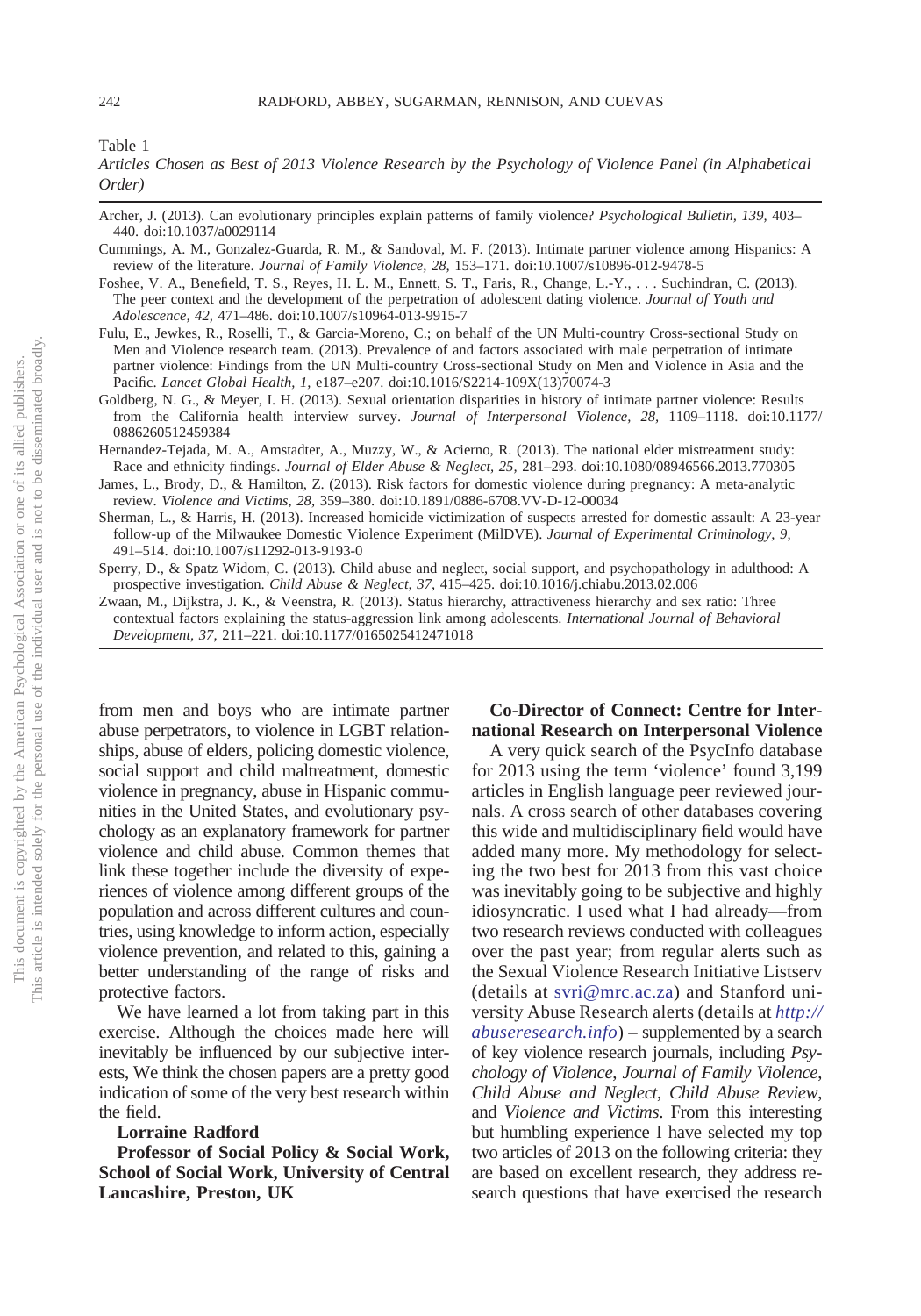community over many years, and they raise challenging questions for policy, practice, and future research.

**Sherman, L., & Harris, H. (2013). Increased homicide victimization of suspects arrested for domestic assault: A 23-year follow-up of the Milwaukee Domestic Violence Experiment (MilDVE).** *Journal of Experimental Criminology, 9,* **491–514. doi:10.1007/ s11292-013-9193-0**

Lawrence Sherman, now at Cambridge University in the U.K., is well known for his research on experimental policing, especially the much cited work known as the Minneapolis Domestic Violence Experiment [\(Sherman & Berk, 1984\)](#page-11-0). In this paper Sherman is joined with Heather M. Harris, University of Maryland, who specializes in the impact of criminal justice sanctions on health and wellbeing. The earlier studies influenced police proarrest policies across the world, some believe too rapidly and before further evidence about contradictory results from different contexts had emerged. Although death was not an outcome measure in the original experimental trials, and serious injury domestic violence cases were excluded from the studies, a major rationale to support proactive, proarrest policing responses has been the belief that lives can be saved. Sherman and Harris argue the evidence overall suggests over the longer term proarrest has no effect on repeat domestic violence. The selected paper considers the impact 23 years on of proarrest policies for domestic violence incidents on homicide rates among suspects. The Milwaukee DVE, a later methodologically improved version of the Minneapolis Domestic Violence Experiment, was a randomized trial of policing responses conducted in the United States in 1987 and 1988 [\(Sherman,](#page-11-1) [1992\)](#page-11-1). Suspects, 1,128, were randomly assigned to either a police warning delivered at the scene of the incident or to arrest. Follow-up 23 years later found that suspects who had been arrested were three times more likely to have died as a result of homicide (2.25% of suspects, 17 suspects) than suspects who had been warned (0.81% of suspects, 3 suspects). The difference in homicide rates was not statistically discernible until 22 years after the experiment. No victims in the treatment (arrest) group died as a result of homicide, but on the 23-year follow-up death rates from other causes, mostly heart disease, were greater among those victims whose partners had been arrested than among those whose partners had been

warned [\(Sherman & Harris, 2013\)](#page-11-2). The suspects did not show this difference in death rates from causes other than from homicides. The etiology of mortality, according to Sherman and Harris, differs for domestic violence victims and domestic violence offenders. Four theoretical approaches are considered to explain why a combination of accumulative strain and victim precipitation might explain why an arrest 23 years previously could put an offender at greater risk of being a victim of homicide. These are as follows: biological explanations, increased stress caused by arrest creating sufficient accumulative physiological harm to explain greater homicide propensity in later life; Agnew's General Strain Theory [\(Agnew, 2006\)](#page-10-0), whereby the negative life event of arrest contributes to cumulative strain in a nonlinear fashion, erupting as homicide victim precipitation later on; chaos theory [\(Gleick, 1987\)](#page-10-1), whereby the small initial difference between arrest or no arrest triggers a slight shift in the person's life course pathway which magnifies over time in increased anger and reduced self-control such that at the end of 22 years, this is sufficient to explain levels of victim precipitation contributing to higher rates of homicide; defiance theory [\(Sherman, 1993\)](#page-11-3), whereby if a person is, in their eyes, illegitimately punished, they are more likely to break the law, with criminality increasing over time. No firm evidence is found to support any of theories, although strain theory, according to the authors, appears more likely. It is interesting to note that almost all the homicide victims who had been arrested had a prior arrest record, suggesting possibly different impacts on different offenders. This paper raises really challenging questions about how long-term a follow-up of a randomized intervention needs to be if we are to get a full picture of the impact on health, wellbeing, costs, and benefits. It also raises questions about benefits and costs at the individual and broader macro/societal level. The 'what works' research is heavily populated with rapidly delivered interventions evaluated over relatively short periods of time, often with little regard for unintended consequences and the complexity of achieving sustainable change, change in different contexts, and for different groups in the population. Measuring change over time is difficult and some readers may question what a study of policing more than 23 years ago can tell us about the impact of policing policy on domestic violence today. The original Minneapolis experiment involved just a six-month follow-up period to mea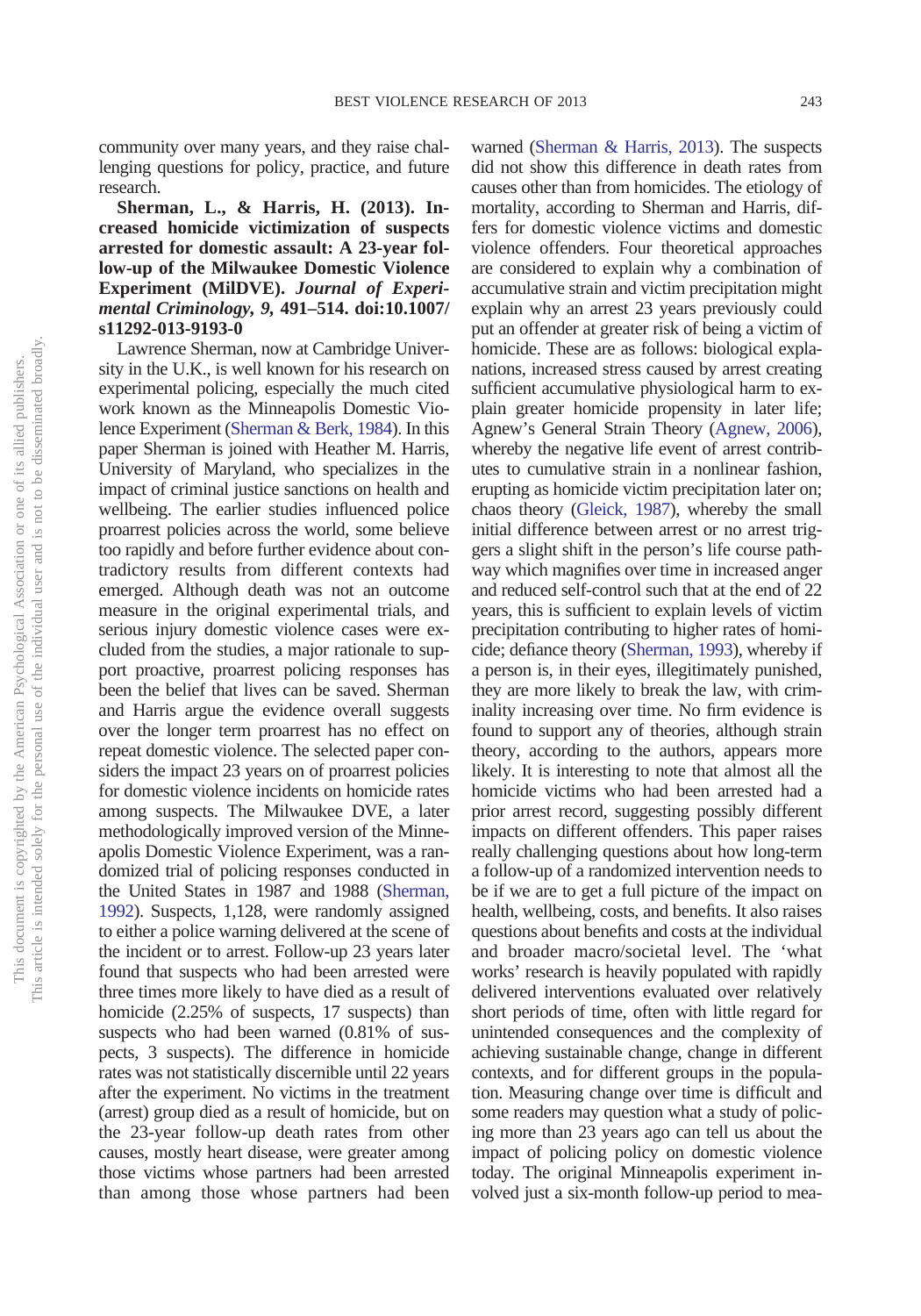sure outcomes, and few now stretch to more than two years. One major conclusion from this study is that two years follow-up is not enough.

## **Sperry, D., & Spatz Widom, C. (2013). Child abuse and neglect, social support, and psychopathology in adulthood: A prospective investigation.** *Child Abuse & Neglect, 37,* **415–425. doi:10.1016/j.chiabu.2013.02.006**

This second paper I selected looks at the long-term impact of child abuse and neglect and the role of social support in moderating or mediating the impact and subsequent adverse outcomes, measured here as anxiety, depression, and illicit drug use. Social support is generally recognized as being a protective factor within the child maltreatment literature, but the authors of this paper argue that attention has focused on social support lowering risk of maltreatment occurring, rather than as a buffer against its adverse consequences. Few have considered whether or not maltreatment means individuals are likely to have less social support, and studies that exist have limited methodologies and produce mixed results. Using a prospective cohort design involving 696 children aged 0 to 11 years, 388 of whom had substantiated experiences of child abuse or neglect in the years 1967 to 1971, and 318 of whom were a matched control group without these experiences, this paper is based on findings from follow-up interviews conducted in middle adulthood. It is part of a longitudinal study that has collected follow-up data from a number of time spaced waves. The current paper adds to the important and growing research on how different types of social support—support with appraisal/having someone to talk to, self-esteem, tangible social support, and social support that provides a sense of belonging—can separately and together have buffering effects. The researchers found that individuals who had experienced child abuse and neglect had significantly lower levels of social support as adults compared with the control group. But the effects on different types of social support varied by gender. Maltreated males had lower levels of self-esteem social support whereas maltreated females did not. Maltreated females had lower levels of tangible social support whereas maltreated males did not. Adjusting for age, sex, gender, and prior psychiatric diagnosis, social support was found to mediate the relationship between child abuse and neglect and anxiety and depression in adult-

hood. Males were particularly strongly affected by social support. Whereas child abuse and neglect predicted social support and child abuse and neglect predicted illicit drug use, levels of social support had no impact on illicit drug use. It seems that the pathway to better protection of maltreated children from use of illicit drugs is more complex. This paper brings messages for professionals and practitioners who work with children and young people in many sectors. Much emphasis has been put on 'engagement' with vulnerable children and their families and, within children's services, ensuring that children have someone to turn to. The researchers highlight that little is known about how maltreatment influences social support, whether and why it may be harder for a maltreated child to reach out or to cultivate support from others, whether this ability to reach out erodes steadily across the life course, and how this differs for boys and girls. We need a better understanding of what we mean by 'social support,' including the much neglected area of the informal sector and everyday interactions within the communities in which we live. These longitudinal studies, painstakingly crafted over time with individuals who have lived through these experiences, are helping to address these gaps in our understanding.

#### **Antonia Abbey**

### **Professor, Department of Psychology, Wayne State University**

Selecting two articles that represent the best violence research of 2013 was a bit like choosing a single item from a luscious dessert buffet. There are so many excellent choices that my selections are a bit arbitrary. I scanned the table of contents of well-known violence journals and used a variety of keywords in PsycInfo. My choices reflect my interests and my sense of research foci that need more attention. Given the outrageously high rates of sexual, emotional, and physical violence perpetrated in relationships of all types (long-term, casual, friends, coworkers), I particularly value research that documents the scope of perpetration and identifies proximal risk and protective factors that are amenable to prevention and treatment.

**Fulu, E., Jewkes, R., Roselli, T., & Garcia-Moreno, C.; on behalf of the UN Multi-country Cross-sectional Study on Men and Violence research team. (2013). Prevalence of and fac-**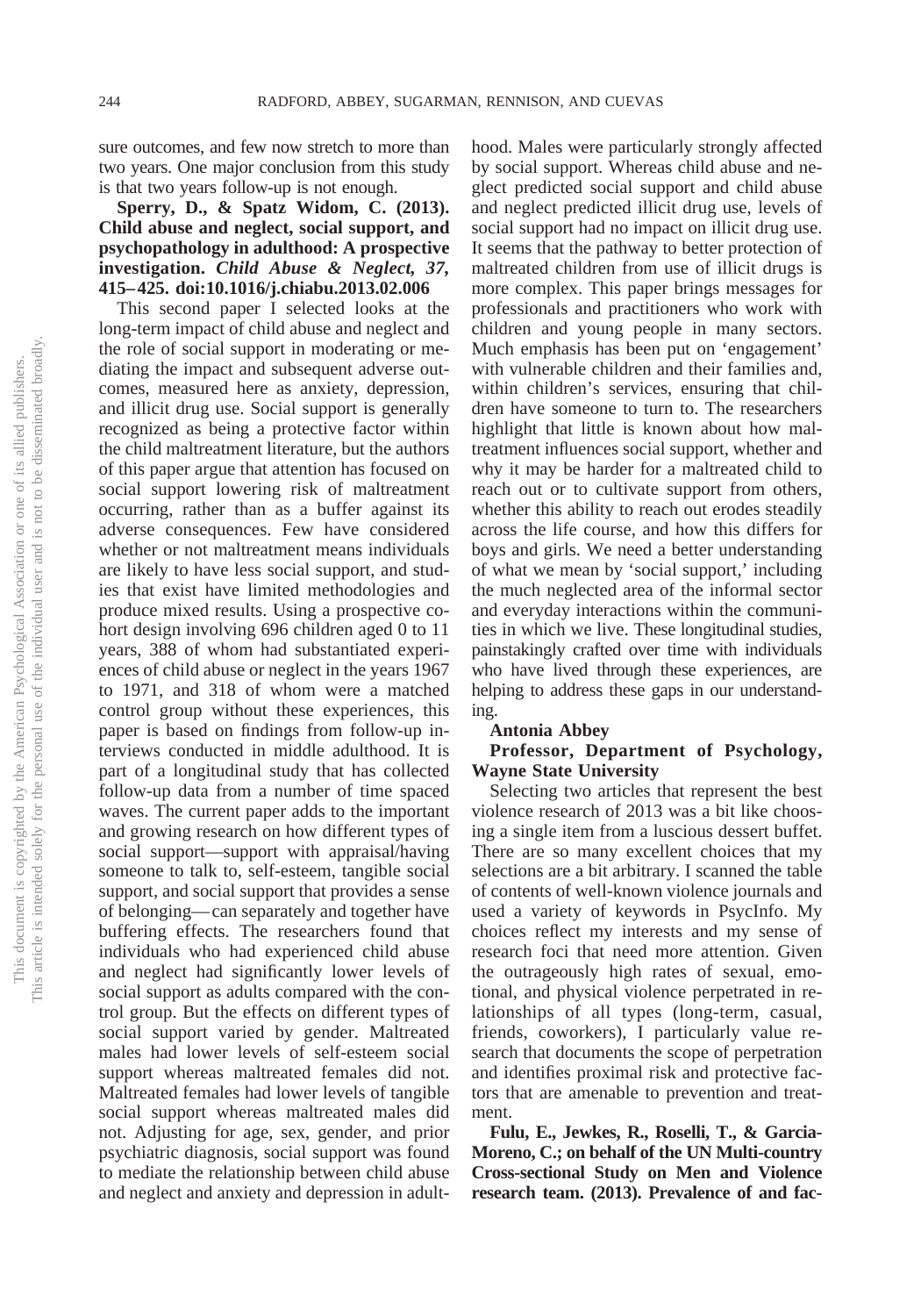## **tors associated with male perpetration of intimate partner violence: Findings from the UN Multicountry Cross-sectional Study on Men and Violence in Asia and the Pacific.** *Lancet Global Health, 1,* **e187–e207. doi:10.1016/ S2214-109X(13)70074-3**

I selected this article because of its methodological rigor, international scope, and important findings. These authors conducted household health surveys with a representative sample of men ages 18–49 in rural and urban areas of Bangladesh, Cambodia, China, Indonesia, Jayapura, Papua New Guinea, and Sri Lanka. They used behaviorally specific items to assess physical, sexual, emotional, and economic intimate partner violence perpetration. The response rates were high with a total of 8,006 men who had ever had a partner answering questions about violence perpetration. Overall, 57.4% of these men reported at least one act of intimate partner violence perpetration, with rates ranging across countries from 39.4% (Sri Lanka) to 87.3% (Papua New Guinea). Findings regarding risk factors associated with different forms of violence in different countries are too complex to easily summarize; however, the authors found a variety of societal (gender inequity), background (childhood victimization, low education), and proximal (transactional sex, alcohol consumption) risk factors. I commend these authors for their state of the art sampling procedures in regions with little research infrastructure. This article highlights the ubiquity of intimate partner violence, as well as societal factors that influence its prevalence and form.

## **Foshee, V. A., Benefield, T. S., Reyes, H. L. M., Ennett, S. T., Faris, R., Change, L.-Y., Hussong, A., & Suchindran, C. M. (2013). The peer context and the development of the perpetration of adolescent dating violence.** *Journal of Youth and Adolescence, 42,* **471–486. doi: 10.1007/s10964-013-9915-7**

I selected this article because of its findings regarding risk and protective factors associated with changes in perpetration status over time. Analyses were conducted with a large sample of adolescents in two rural school districts in the southeastern United States who completed inschool surveys across a 2.5-year interval. Social network analyses allowed friends' self-reported beliefs and behavior to be included as predictors of participants' self-reported dating violence perpetration at each time point. Within-participant analyses demonstrated that dating violence perpe-

tration was *lower than usual* for adolescents at time points when they had more friends with prosocial beliefs (e.g., valued school, opposed alcohol use) and dating violence perpetration was *higher than usual* for adolescents at time points when they had higher social status (percent of friendship nominations). Because these are within-participant analyses, they control for many common confounding community-, family-, and individual-level risk factors. The authors suggest that the power associated with high social status empowers aggressive treatment of others. These findings are noteworthy because they focus on risk and protective factors amenable to change, rather than static factors. As someone who hopes to see rates of sexual, emotional, and physical violence diminish, I particularly appreciate research that identifies potential causes that are modifiable.

#### **David Sugarman**

### **Professor, Department of Psychology, Rhode Island College**

As the piles of journals fill up my office shelves and floor, I relish the opportunity to dive into the "new" research contained within these issues. However, as readers of *Psychology of Violence* must recognize, the newly published literature in a specific research field can be expansive. In 2013, more than 800 peerreviewed journal articles were published that had the word "Aggression" or "Violence" as a descriptor term. A keyword search would increase this number to over 1,900 articles. Clearly these figures underestimate the amount of new research because books, book chapters, dissertations, and other forms of publication were overlooked. But we can use the term "new" to denote more than publication recency.

Research neophilia requires more than meeting a criterion of contemporariness. The development of a new model [\(Anderson & Bushman,](#page-10-2) [2002;](#page-10-2) [Crick & Dodge, 1994\)](#page-10-3) or new measurement strategy [\(DeWall et al., 2013;](#page-10-4) [Moore, El](#page-11-4)[kins, McNulty, Kivisto, & Handsel, 2011\)](#page-11-4) produces more than a twinge of intellectual envy. So, what does one look for as one scans the many abstracts that arise from one's electronic literature search? Perhaps one will find a new theoretical approach unifies earlier approaches, the application of a theory to a new research realm, or the reformulation of a model to align it more closely to the data. After I culled the abstracts, there remained about 50 articles that spanned topics from the neuroscience of aggres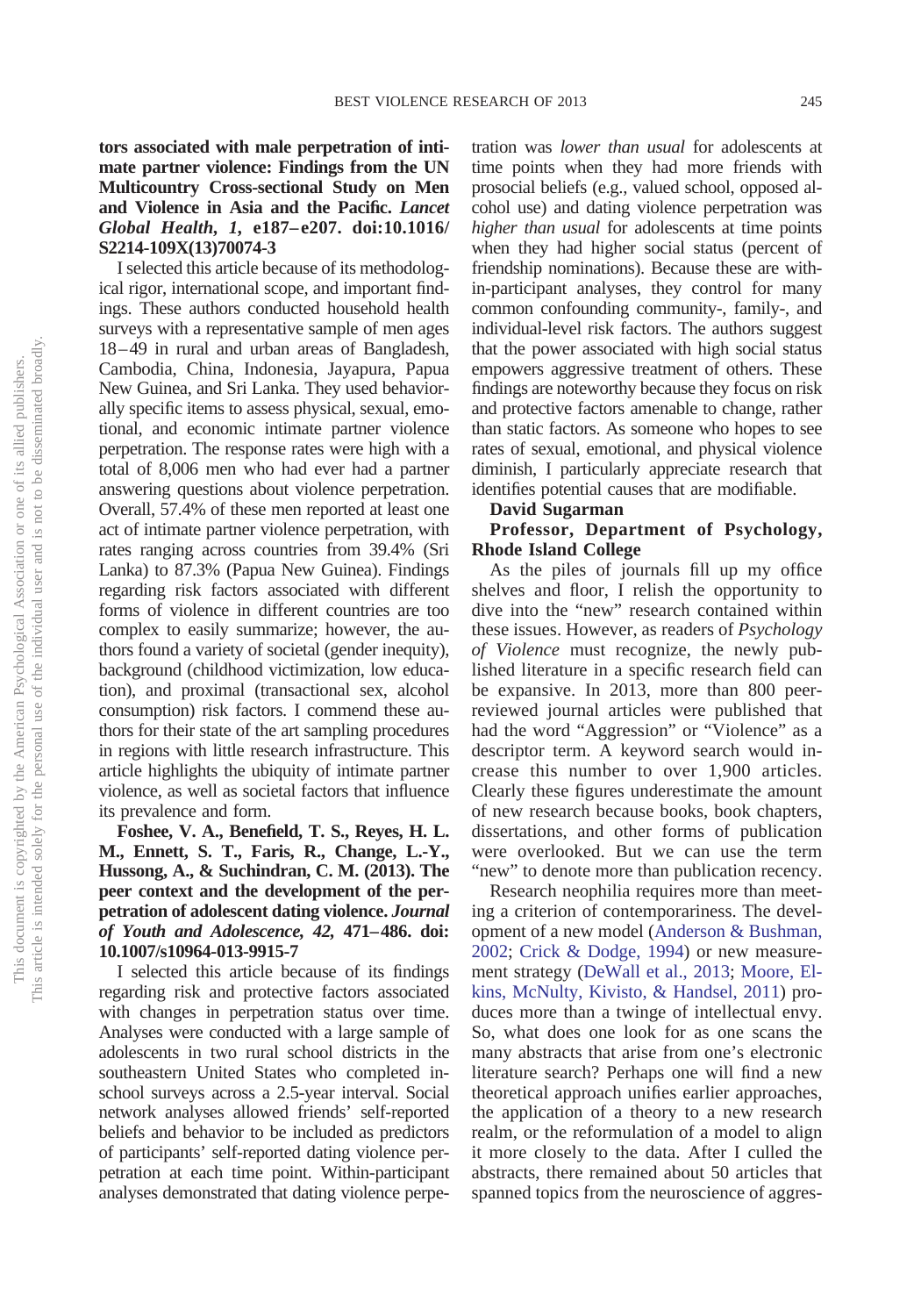sion [\(Porges & Decety, 2013\)](#page-11-5) to the assessment of audience judgments about the violent video game debate [\(Sjöström, Sowka, Gollwitzer,](#page-11-6) [Klimmt, & Rothmund, 2013\)](#page-11-6). However, in looking over my final choices, my bias toward evolutionary psychology emerged.

**Zwaan, M., Dijkstra, J. K., & Veenstra, R. (2013). Status hierarchy, attractiveness hierarchy and sex ratio: Three contextual factors explaining the status-aggression link among adolescents.** *International Journal of Behavioral Development, 37,* **211–221. doi:10.1177/ 0165025412471018**

My first selection by Zwaan and colleagues [\(Zwaan et al., 2013\)](#page-11-7) offered two features that served to focus my attention on it. First, their examination of bullying behavior suggested that status may be represented on multiple dimensions and that individual or group differences may indicate which dimension is more predictive of bullying. Second, the impact of an individual's social status on aggressive behavior is moderated by characteristics of the group's social hierarchy.

Applying an evolutionary perspective, [Zwaan](#page-11-7) [et al. \(2013\)](#page-11-7) posited that a high status adolescent would resort to aggression only in the context of poorly delineated status hierarchy. In a hierarchical environment individuals who clearly sort themselves into status groups would lack the need for aggressive behavior. Thus, they evaluated the impact of a number of contextual factors on peer nomination measures of physical aggression (i.e., *Who quarrels and/or initiates fights often?*) and relational aggression (i.e., *Who spreads gossip/rumors about others?*). They assessed status at the individuallevel and class-level and used a multilevel regression analysis to cope with the nested design. The status measure involved the frequency of being nominated to the question *Who do others want to be associated with?*, whereas the attractiveness measure used the question *Who is good looking?* All individual-level measures were standardized by the size of the class thus all measures were on a 0 to 1 scale.

At the class level, the authors generated three contextual class variables. The first two measure assessed the status hierarchy and attractiveness hierarchy of each class. Focusing on the same-gender standard deviations of the status and attractiveness measures respectively, the authors calculated status and attractiveness hi-

erarchy measures. Low hierarchy scores suggest that there are relatively few differences among class members on status or attractiveness. In contrast, high scores denote that differences among the student are wide and easily discernible. Finally, a sex ratio of the class membership was calculated.

Quite expectedly, [Zwaan et al. \(2013\)](#page-11-7) found that boys were exhibiting more physical aggression than girls and girls were more likely to perpetrate relational aggression than boys. Furthermore, higher status was predictive of both forms of aggression for both genders. A finding that was more critical for their theorizing was the potential interaction between one's status and the characteristics of the hierarchy. For boys, the association between one's status and both aggressive behaviors was stronger when the social hierarchy was lower. Within this context, the high status male would feel more challenges than if a wider range of statuses composed the class membership. A similar finding emerged for female high status adolescents except in the case of relational aggression, not physical aggression. To a lesser degree, the sex ratio moderated the status–aggression relationship, but only for boys and only if the aggression was relational. The use of relational violence increased with higher status boys as the number of boys in the class increased relative to the number of girls.

## **Archer, J. (2013). Can evolutionary principles explain patterns of family violence?** *Psychological Bulletin, 139,* **403–440. doi: 10.1037/a0029114**

Whereas the General Aggression model [\(An](#page-10-2)[derson & Bushman, 2002\)](#page-10-2) and similar social information processing approaches to violent behavior [\(Crick & Dodge, 1994;](#page-10-3) [Loersch &](#page-10-5) [Payne, 2011\)](#page-10-5) have focused on proximal explanatory factor, other authors have postulated that more evolutionary based processes offer us insight into this darker side of behavior [\(Daly &](#page-10-6) [Wilson, 1987;](#page-10-6) [Hrdy, 1979\)](#page-10-7). As a second selection, I opt for a review paper that uses this latter approach. [John Archer's \(2013\)](#page-10-8) excellent review of a series of family violence research findings that would be predicted by evolutionary theory offers a fine elaboration of the processes that account for these findings. This creative integration of research findings and evolutionary-based predictions leads one to ponder when these points will be better inte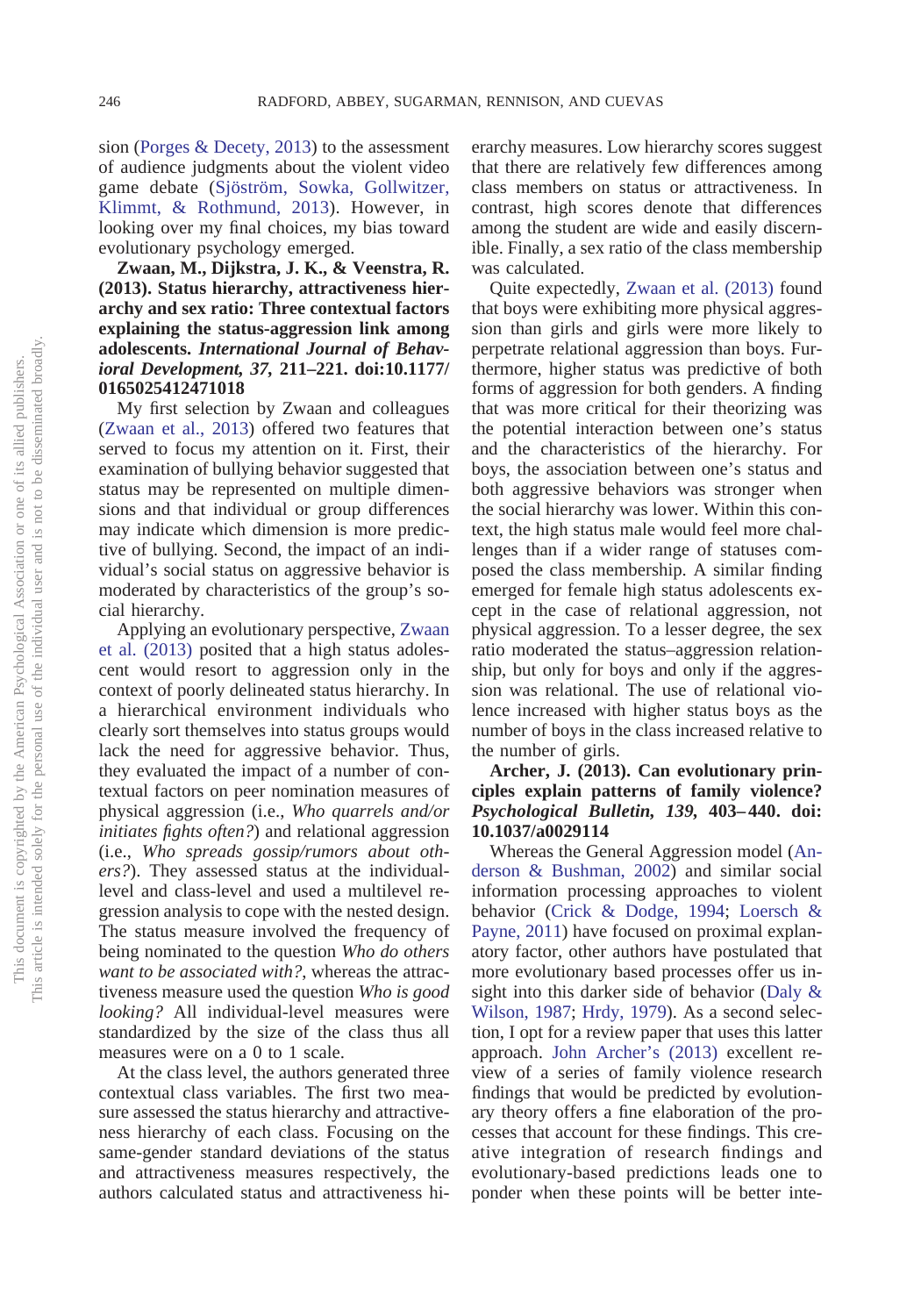grated into the social information models of violent behavior.

Archer applied three basic evolutionary theory principles in formulating his prediction regarding family violence. The first principle, kin selection, is based on [Hamilton's \(1964\)](#page-10-9) work and posits that the level of cost accepted by a caregiver (e.g., parent) to benefit (i.e., increase survivability) a target organism (e.g., child) is influenced by the degree of genetic relatedness between the caregiver and the target. Hamilton's rule predicts that parents would exhibit a higher frequency of violence toward stepchildren than biologically related children and this violence would be more likely motivated by hostile resentment. Similarly, [Archer \(2013\)](#page-10-8) predicted that children would be more likely to act violent toward stepparents than parents and greater violence would occur between stepchildren than biologically related siblings. Siblings would actually exhibit higher levels of cooperation in contrast to two unrelated individuals. Furthermore, siblings would show increased conflict only as access to highly valued resources is threatened. [Archer \(2013\)](#page-10-8) further applies that principle to mate guarding given the desire of the male to ensure that parental costs benefit genetically related offspring. This would predict that men would exhibit these strategies to a greater degree than women would. In situations when paternity is questionable, men are more likely to exhibit aggressive behavior toward their partner and the offspring in contrast to when paternity is clear.

The second principle focused on reproduction value (RV). With age, [Archer \(2013\)](#page-10-8) suggested that an individual's RV or one's contribution to future generations, changes. For example, as adults age, their ability to bear additional offspring and/or support children's needs will dwindle. This would predict that as the parent ages, the likelihood of violence toward the child declines but child-to-parent aggression will increase. Similarly, infants who suffer from medical or genetic problems and will thus have a lower RV, would have a greater probability of victimization. Furthermore, violence during infancy would be greater under conditions of scarce resources. One's RV can influence the aggression in one's adult relationship. While younger women are more vulnerable to partner victimization in contrast to older women, a similar trend emerges with younger

men's perpetration. In fact, as the age differential increases between the younger female and older make, the probability increase for spousal violence.

The third critical factor offered by [Archer](#page-10-8) [\(2013\)](#page-10-8) is resource holding power (RHP), or the ability of an individual to maintain one's selfinterest at the expense of another individual's interests. Given the impact of biological dimorphism on gender and age differences in strength, the concept of RHP would suggest several predictions. Parent-to-child violence will occur most frequently when the child is younger (i.e., infancy) and child-to-parent violence will happen more frequently when the parents are more elderly. Applying a similar logic, female partners will potentially be dominated by their male partners with greater likelihood than the reverse, and male children will exhibit more aggression toward their female sibling.

Applying a meta-analytic approach to evaluate these hypotheses, [Archer \(2013\)](#page-10-8) concluded that these hypotheses are generally supported by the literature. He clearly notes potential alternative explanations (e.g., the presence of stress) or limitations (e.g., noting the presence of confirming data for step-parent but no research on adopting parents). Still his work agrees with Mock's contention that "the basic family unit can be seen as a crucible for testing the upper evolutionary limits of selfishness, because within families the closest genetic relatives are routinely locked in mortal struggles over critically limited resources" [\(Mock,](#page-11-8) [2004,](#page-11-8) p. 9).

#### **Callie Rennison**

# **Associate Professor and Associate Dean of Faculty Affairs, School of Public Affairs, University of Colorado Denver**

Thanks to Sherry Hamby for this informative opportunity. It was a pleasure and a luxury to take the time to review research articles in a wide variety of journals published by names both familiar and unfamiliar.

The criteria (beyond that provided) I used to make these selections inevitably reflect some personal preferences. The first criterion used was to focus on violent *victimization*, given that this is the area in which my own work is concentrated. In contrast, the second criterion I used does not reflect my own work. Specifically, I focused on pieces that synthesized extant findings such as meta-analyses and literature reviews. And finally, I was drawn to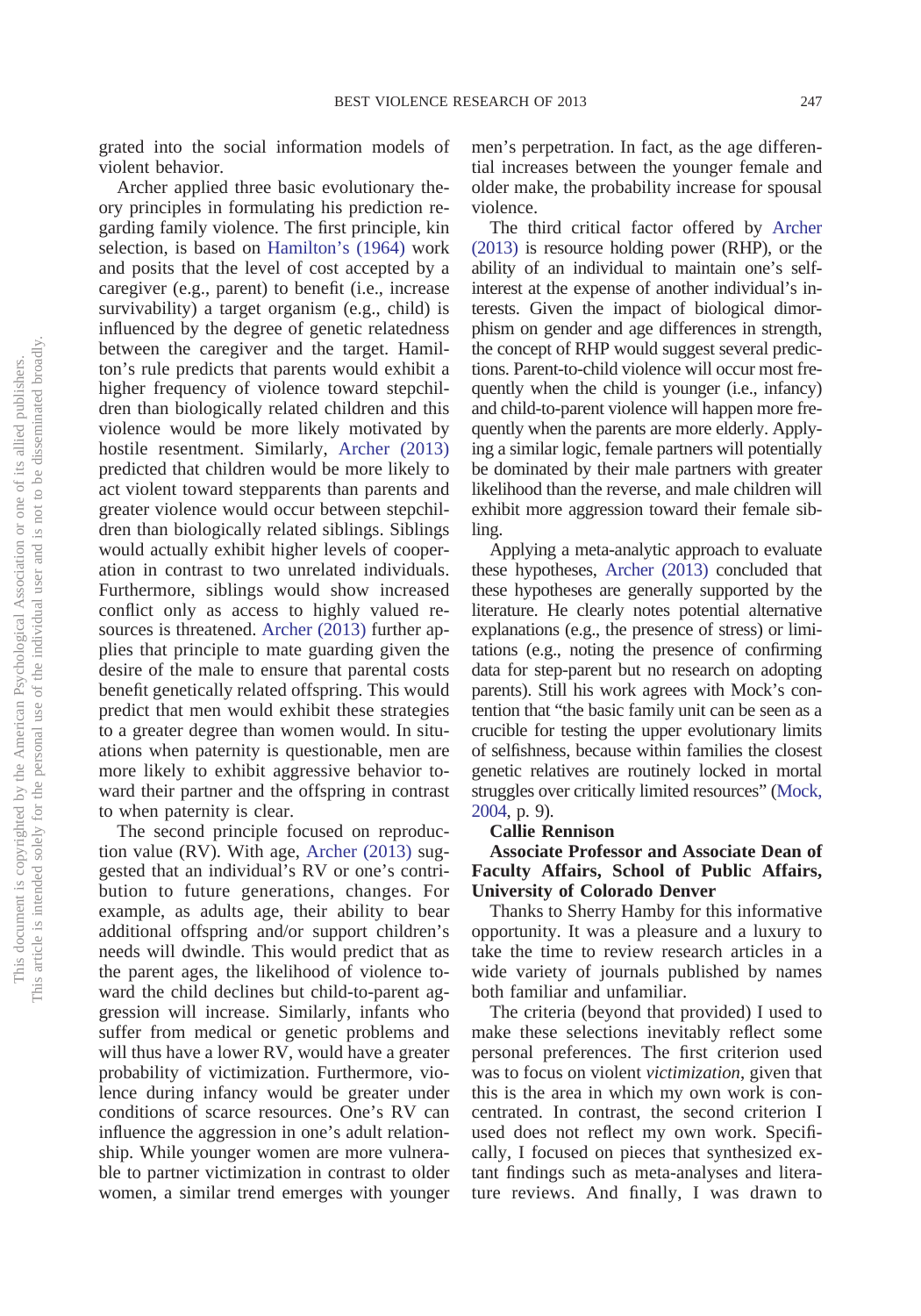research that reviewed understudied populations. These criteria led me to many journals and authors outside of my normal working environment. With so much great work out there, choosing only two articles was very difficult. Nonetheless, I selected the following two articles for further comment.

## **James, L., Brody, D., & Hamilton, Z. (2013). Risk factors for domestic violence during pregnancy: A meta-analytic review.** *Violence and Victims, 28,* **359–380. doi: 10.1891/0886-6708.VV-D-12-00034**

The purpose of this meta-analysis is twofold. First, the authors offer estimates of the prevalence of domestic violence among pregnant women. Second, the authors identify risk factors associated with domestic violence against pregnant women. These studies used were selected based on a broad literature search of several online databases: Academic Search Complete, Proquest, Google Scholar, Criminal Justice Abstracts, Social Sciences Abstracts, MedLine, and PubMed Central. Specific terms searched for were domestic violence/abuse, intimate partner violence/abuse, family violence, spouse/spousal violence/abuse, and marital violence/abuse. Using these criteria, the authors' work was based on 115 studies.

An especially appealing aspect of this research is that it is not confined to intimate violence among pregnant women in the United States only, to one type of domestic violence, or to one type of data collection (hospital samples vs. national surveys). Rather, findings presented include estimates and risk factors of domestic violence against pregnant women across several nations, by high and low income nations, in terms by overall domestic abuse, physical abuse, emotional abuse, and sexual abuse, and based on whether the data came from a hospital sample or a national survey. The authors provide several tables addressing these characteristics.

Findings show an average prevalence rate of domestic violence against pregnant women of 19.8%. The highest prevalence rate was estimated for emotional abuse (28.4%), followed by physical abuse (13.8%). The mean prevalence rate for sexual abuse was estimated to be 8% in total. Findings indicate that domestic violence during pregnancy prevalence rates are greater in low income nations compared to high income nations. Among low income nations, the domestic violence during pregnancy prevalence rate was estimated at 27.7%. In contrast, the rate in high income nations was 13.3%. Results of the meta-analysis reveal that hospital-based surveys are characterized by higher prevalence rates: 21.3% among hospital samples and 11.0% among national surveys.

The second overall goal of this meta-analysis was to identify risk factors. A review of the literature identified seven risk factors for victimization requiring further examination: (a) abuse before pregnancy, (b) lower educational level, (c) low socioeconomic status, (d) being single, (e) victim alcohol abuse, (f) pregnancy unintended/unwanted, and (g) lifetime adversity/exposure to violence. In addition, two offending risk factors were selected for greater investigation: (a) perpetrator alcohol abuse, and (b) pregnancy unintended/unwanted.

Findings indicated that victim's 'lower education level' was characterized by the largest effect  $(ES = 1.92;$  zero not contained in the confidence interval). In other words, pregnant women with less education were almost twice as likely to be victims of domestic violence during pregnancy compared with more highly educated pregnant women. Results also show that being single, a lower socioeconomic status, and victim alcohol abuse are risk factors of domestic violence during pregnancy  $(ES =$ 1.73, 1.66, and 1.25, respectively). Among the perpetrator risk factors considered, only 'pregnancy unintended/unwanted' was significant  $(ES = 1.21)$ . That is, if the perpetrator did not want or intend the pregnancy, the odds of domestic violence victimization of the pregnant victim increased 21%.

This meta-analysis clearly demonstrates that the relationship between pregnancy and intimate victimization is complex. Findings may be influenced by the type of sample used, the wealth and income levels of the nation in which the research was conducted, and the specific definition of domestic violence used.

**Cummings, A. M., Gonzalez-Guarda, R. M., & Sandoval, M. F. (2013). Intimate partner violence among Hispanics: A review of the literature.** *Journal of Family Violence, 28,* **153–171. doi:10.1007/s10896-012-9478-5**

This study focused on risk and protective factors of intimate partner violence—both victimization and offending—among people of Hispanic ethnicity framed by a four-level socio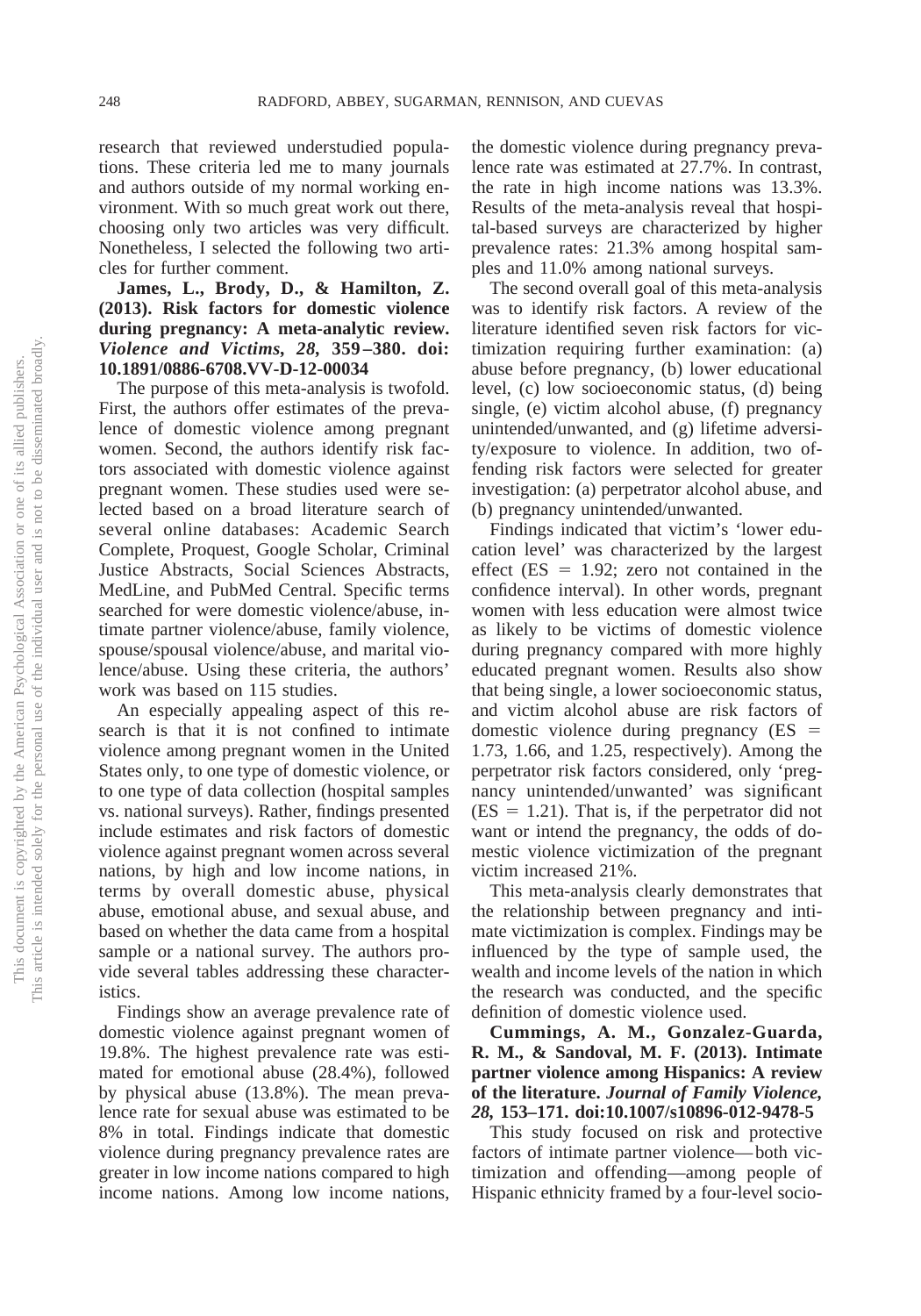ecological model. The focus on people of Hispanic ethnicity is important given they are fastest growing population in the United States. In addition, people of Hispanic ethnicity are now the largest minority population in the nation. Despite this, relatively little research has examined this group. Understanding the overall state of research regarding intimate victimization and perpetration among people of Hispanic ethnicity is long overdue. To address this, the authors reviewed literature published since 2000 based on a search using PsycINFO, PubMed, and Google Scholar. Search terms included intimate partner violence, domestic violence, family violence, femicide, gender-based violence, sexual assault, partner violence, Hispanic, Latino, risk, and protective factors. Following this search, the authors identified 29 articles for review. Unlike the meta-analysis in the previous article discussed, this review does not offer the calculation of pooled estimates.

As is found in the more general intimate partner violence literature focused on victimization and perpetration, the authors concluded that Hispanic males and females share many risk and protective factors. Important individual level risk factors for perpetration and victimization identified in the literature are a history of physical and/or sexual abuse, marital status, unemployment, youthfulness, lack of educational attainment, impulsivity, and alcohol and/or drug use.

In contrast to shared risk and protective factors between Hispanic males and females, some findings provide evidence of a gender effect. Specifically, extant research focused on people of Hispanic ethnicity finds that being female serves as a risk factor for intimate victimization, whereas being male acts as a risk factor for intimate perpetration. Additional factors associated with increased risk of victimization for females include financial dependence on a partner, low self-esteem, and number of children in the home. Engaging in perilous sexual behaviors such as inconsistent condom use, HIV seropositivity, numerous sexual partners, and submissiveness on the part of the female was also associated with increased risk of victimization.

Whereas most research focuses on individual level factors, some studies do examine predictors of intimate violence at nonindividual levels. At the relationship level, a lack of social support, increased social isolation, conflict, and infidelity are positively related to increased intimate partner violence risk. At the community level, extant literature indicates that higher levels of poverty and violence in a community, a greater degree of neighborhood disorder, reduced church involvement by individuals, poorer community work conditions, and greater degree of urbanization are risk factors of victimization.

The authors found that protective factors for intimate violence among people of Hispanic ethnicity are poorly covered in the literature. The scant research that did focus on protective factors focused primarily on individual level characteristics. Findings show that that being older, employed, married, retired, having a higher income, and having higher/medium degree of acculturation are protective in nature. At the relationship level, the literature indicates that the presence of social support and healthy communication serve as protective factors against intimate partner victimization among people of Hispanic ethnicity.

Not surprisingly, the literature review noted that findings were mixed regarding some factors. The authors found the role of pregnancy in intimate victimization risk of people of Hispanic ethnicity as unclear. Some extant research finds pregnancy to serve as a protective factor, whereas other research indicates it is a risk factor. Research is clear that the simple state of pregnancy among Hispanic women oversimplifies the situation. For instance, whether the pregnancy was planned and whether intimate violence had been ongoing before the pregnancy were just some of the important considerations that may be responsible for mixed findings in the literature.

Similarly, the relationship between culture and intimate violence is unclear. For example, some research finds those who embrace traditional gender roles were more likely to be engaged in intimate violence. Yet other studies find the opposite. Some research finds that people of Hispanic ethnicity born in the United States had higher acculturation levels and were victimized at higher rates than those who were not.

This review of literature offers some guidance for future research focused on people of Hispanic ethnicity and intimate partner violence. First, more work on intimate partner violence against and by people of Hispanic ethnicity is needed. The authors search turned up 29 articles in approximately a decade. It is clear that the inclusion of additional search engines such as Social Science Abstracts would offer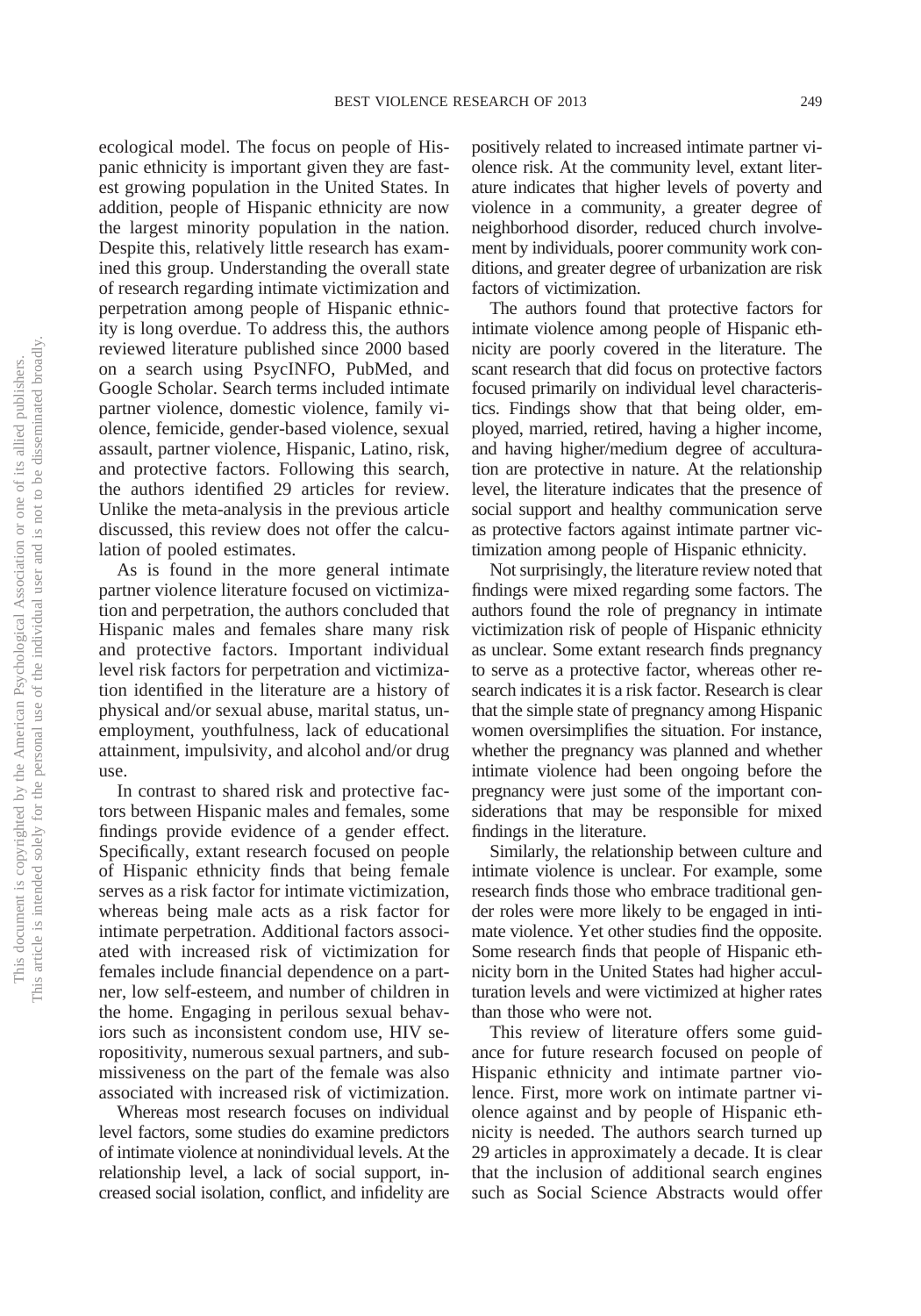more articles for consideration. However, it is an empirical question as to whether a broader search will result in different substantive findings. Second, research attention at relationship, community, and societal levels is needed. Third, additional attention to protective (vs. risk) factors is desirable. Fourth, although it is important to focus on victimization, additional work on intimate partner perpetration is required.

#### **Carlos A. Cuevas**

## **Associate Professor, School of Criminology and Criminal Justice, Northeastern University**

In taking on the challenge of choosing the best violence research in the past year, I decided to narrow what to review based on personal criteria beyond what was outlined by the journal's editor. Otherwise, the task would be overwhelming, as hundreds of excellent articles on the topic are published each year. First, I chose to focus on research that examines violence among understudied populations. This included ethnic minorities, LGBT individuals, those with disabilities, and the elderly. The rationale behind this decision was to promote and highlight violence research among individuals whose victimization experiences have not received significant attention, and as a result, are often underserved and overlooked in access to services and policy decisions. My second criterion was to emphasize quantitative studies with strong and innovative methodological approaches. This generally excluded qualitative work or studies with small sample sizes. This is not to minimize the value of that research, but rather to emphasize work that takes on the challenge associated with reaching and recruiting these often hard to reach populations. This still left me with a significant number of articles to review, and ultimately choosing two, although many others could have been selected given the quality of the work that has been done over the year.

## **Goldberg, N. G., & Meyer, I. H. (2013). Sexual orientation disparities in history of intimate partner violence: Results from the California Health Interview Survey.** *Journal of Interpersonal Violence, 28,* **1109–1118. doi: 10.1177/0886260512459384**

My decision to choose this article by Goldberg and Meyer stems from the number of methodological limitations that are addressed in examining partner violence among LGBT individuals by using the California Health Interview

Survey. As they note in their article, much of the research on violence among the LGBT community stems from nonprobability samples. This includes participants recruited through agencies that provide services to the LGBT community, IPV helplines and clinics, and LGBT events, which have the potential to increase sampling bias and often result in small sample sizes. This, in combination with the use of sampling and replicate weights to account for the sampling design, demonstrates a thoughtful approach to analyzing the data.

Another key contribution in this article is how they identified sexual orientation. Much of the research in this area either asks about sexual behavior and categorizes individuals as gay/ lesbian/bisexual, or they use participant selfidentification. The authors allowed for the separation of those who identify as gay/lesbian/ bisexual and those who engaged in same-sex relations (i.e., men who have sex with men [MSM] or women who have sex with women [WSW]) but who do not identify as being LGBT. This results in a more nuanced evaluation of the data, as many would argue that the issues of sexual orientation are more complex than just identifying with one particular category.

Most importantly, this piece brings attention to an understudied group of individuals in violence research. In doing so, they also aim to identify potential mediation factors that may account for the differences in IPV rates for these and the context in which it may occur (e.g., controlling for the impact of binge drinking or psychological distress, the finding that bisexual women have a higher rate of victimization but primarily at the hands of male partners). As a whole, this article provides a significant move forward in the research on violence among LGBT individuals.

**Hernandez-Tejada, M. A., Amstadter, A., Muzzy, W., & Acierno, R. (2013). The national elder mistreatment study: Race and ethnicity findings.** *Journal of Elder Abuse & Neglect, 25,* **281–293. doi:10.1080/08946566 .2013.770305**

This piece by Hernandez-Tejada, Amstadter, Muzzy, and Acierno stuck out for a number of reasons. First, surveying the elderly has been notoriously difficult, and few have been able to reach this population in as large a scope as the National Elder Mistreatment Study (NEMS)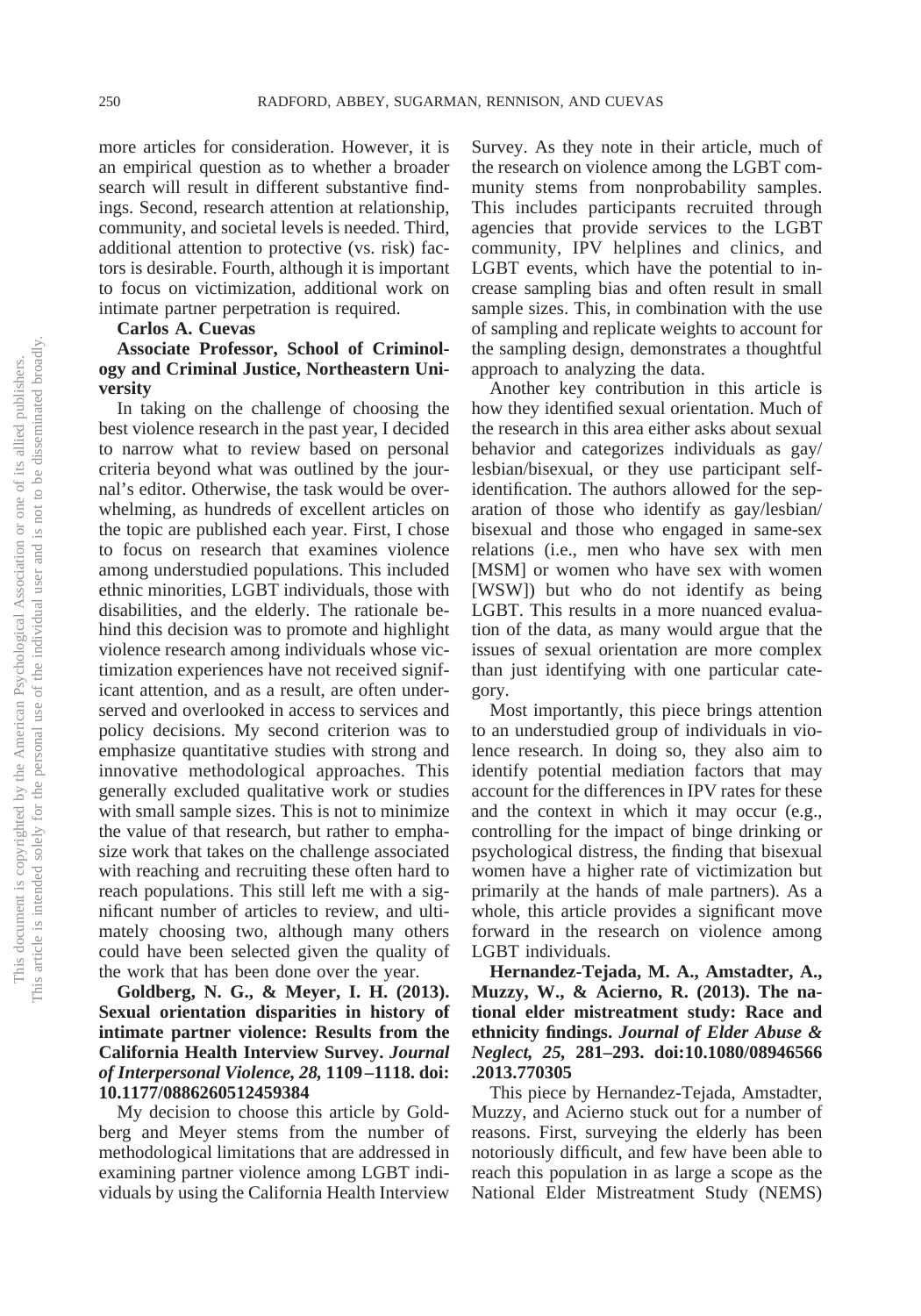was able to do. Second, the article, which is not the first from the NEMS, takes aim at evaluating race/ethnicity differences, which is a crucial first step in understanding how dynamics of abuse may be different across different ethnic minority groups and setting up a foundation for potentially tailored interventions and services. Third, the study is methodologically ambitious and results in one of the largest (and perhaps the only) nationally representative sample of elder adults living in the community (i.e., outside assisted living facilities or residential/institutional care).

Another aspect of this article that led me to select it as the best of violence research was the detail used in evaluating the different forms of abuse, and how this was suited to the population being studied. For example, the emotional mistreatment questions include behaviors such as being humiliated/embarrassed, being told their opinion is worthless, or being refused to talk. These behaviors are not typical of other surveys that examine emotional abuse, but very salient to what the elderly may experience.

Finally, as with my other choice, this article brings attention to an understudied population and makes a significant contribution to the study of violence in the elderly and the field of violence research as a whole. I commend the researchers on the quality of their study, and the excellent presentation of their work in this particular article.

#### **References**

- <span id="page-10-0"></span>Agnew, R. (2006). *Pressured into crime: An overview of general strain theory*. Los Angeles, CA: Roxbury Publishing.
- <span id="page-10-2"></span>Anderson, C. A., & Bushman, B. J. (2002). Human aggression. *Annual Review of Psychology, 53,* 27– 51. [doi:10.1146/annurev.psych.53.100901.135231](http://dx.doi.org/10.1146/annurev.psych.53.100901.135231)
- <span id="page-10-8"></span>Archer, J. (2013). Can evolutionary principles explain patterns of family violence? *Psychological Bulletin, 139,* 403–440. [doi:10.1037/a0029114](http://dx.doi.org/10.1037/a0029114)
- <span id="page-10-3"></span>Crick, N. R., & Dodge, K. A. (1994). A review and reformulations of social information-processing mechanisms in children's social adjustment. *Psychological Bulletin, 115,* 74–101. [doi:10.1037/](http://dx.doi.org/10.1037/0033-2909.115.1.74) [0033-2909.115.1.74](http://dx.doi.org/10.1037/0033-2909.115.1.74)
- Cummings, A. M., Gonzalez-Guarda, R. M., & Sandoval, M. F. (2013). Intimate partner violence among Hispanics: A review of the literature. *Journal of Family Violence, 28,* 153–171. [doi:10.1007/](http://dx.doi.org/10.1007/s10896-012-9478-5) [s10896-012-9478-5](http://dx.doi.org/10.1007/s10896-012-9478-5)
- <span id="page-10-6"></span>Daly, M., & Wilson, M. I. (1987). Evolutionary psychology and family violence. In C. Crawford, M. Smith, & D. Krebs (Eds.), *Sociobiology and psychology: Ideas, issues and applications* (pp. 293– 309). Hillsdale, NJ: Erlbaum.
- <span id="page-10-4"></span>DeWall, C. N., Finkel, E. J., Lambert, N. M., Slotter, E. B., Bodenhausen, G. V., Pond, R. S., Jr., . . . Fincham, F. D. (2013). The voodoo doll task: Introducing and validating a novel method for studying aggressive inclinations. *Aggressive Behavior, 39,* 419–439.
- Foshee, V. A., Benefield, T. S., Reyes, H. L. M., Ennett, S. T., Faris, R., Change, L.-Y., . . . Suchindran, C. (2013). The peer context and the development of the perpetration of adolescent dating violence. *Journal of Youth and Adolescence, 42,* 471–486. [doi:10.1007/s10964-013-9915-7](http://dx.doi.org/10.1007/s10964-013-9915-7)
- Fulu, E., Jewkes, R., Roselli, T., & Garcia-Moreno, C.; on behalf of the UN Multi-country Crosssectional Study on Men and Violence research team. (2013). Prevalence of and factors associated with male perpetration of intimate partner violence: Findings from the UN Multi-country Crosssectional Study on Men and Violence in Asia and the Pacific. *Lancet Global Health, 1,* e187–e207. [doi:10.1016/S2214-109X\(13\)70074-3](http://dx.doi.org/10.1016/S2214-109X%2813%2970074-3)
- <span id="page-10-1"></span>Gleick, J. (1987). *Chaos theory: Making a new science*. New York, NY: Viking.
- Goldberg, N. G., & Meyer, I. H. (2013). Sexual orientation disparities in history of intimate partner violence: Results from the California Health Interview Survey. *Journal of Interpersonal Violence, 28,* 1109–1118. [doi:10.1177/0886260512459384](http://dx.doi.org/10.1177/0886260512459384)
- <span id="page-10-9"></span>Hamilton, W. D. (1964). The genetical evolution of social behavior. *Journal of Theoretical Biology, 7,* 1–16. [doi:10.1016/0022-5193\(64\)90038-4](http://dx.doi.org/10.1016/0022-5193%2864%2990038-4)
- Hernandez-Tejada, M. A., Amstadter, A., Muzzy, W., & Acierno, R. (2013). The National Elder Mistreatment Study: Race and ethnicity findings. *Journal of Elder Abuse & Neglect, 25,* 281–293. [doi:10.1080/08946566.2013.770305](http://dx.doi.org/10.1080/08946566.2013.770305)
- <span id="page-10-7"></span>Hrdy, S. B. (1979). Infanticide among animals: A review, classification and examination of the implications for the reproductive strategies of females. *Ethology and Sociobiology, 1,* 13–40. [doi:](http://dx.doi.org/10.1016/0162-3095%2879%2990004-9) [10.1016/0162-3095\(79\)90004-9](http://dx.doi.org/10.1016/0162-3095%2879%2990004-9)
- James, L., Brody, D., & Hamilton, Z. (2013). Risk factors for domestic violence during pregnancy: A meta-analytic review. *Violence and Victims, 28,* 359–380. [doi:10.1891/0886-6708.VV-D-12-](http://dx.doi.org/10.1891/0886-6708.VV-D-12-00034) [00034](http://dx.doi.org/10.1891/0886-6708.VV-D-12-00034)
- <span id="page-10-5"></span>Loersch, C., & Payne, B. K. (2011). The situated inference model: An integrative account of the effects of primes on perception, behavior, and motivation. *Perspectives on Psychological Science, 6,* 234–252. [doi:10.1177/1745691611406921](http://dx.doi.org/10.1177/1745691611406921)